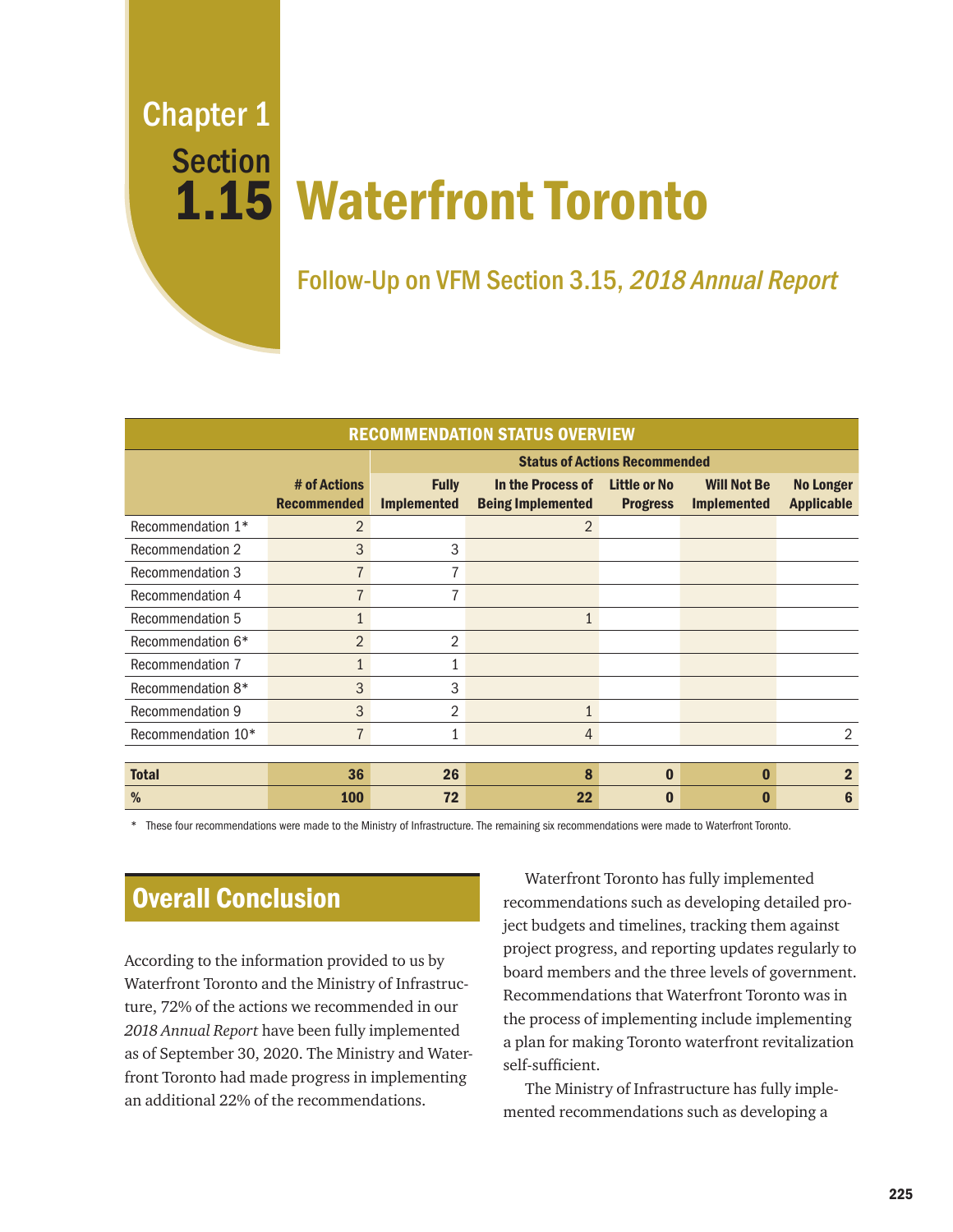set of performance measures and targets that are linked to Waterfront Toronto's legislated objectives, and establishing a framework to guide project funding decisions. Recommendations that the Ministry was in the process of implementing include conducting a mandate review of Waterfront Toronto.

Some of the actions became no longer applicable when Sidewalk Labs announced on May 7, 2020, that it would no longer pursue the Quayside project. Waterfront Toronto publicly announced in June 2020 that it would be issuing a new request for proposals for Quayside, with a focus on affordable housing and long-term-care housing.

Ontario Digital Service, a division of the Treasury Board Secretariat, continues to work on establishing a policy framework, through legislation, for the development of a smart city in Ontario that addresses, among other things, intellectual property, data collection, ownership, security and privacy. However, it has made minimal progress on this work.

The status of actions taken on each of our recommendations is described in this report.

# **Background**

The federal, provincial and Toronto municipal governments established Waterfront Toronto in 2002 to oversee and lead the revitalization of Toronto's waterfront. As the land was owned by a variety of public and private interests, it was widely accepted that it could only be successfully revitalized with a co-ordinated and well-planned approach.

Successful oversight requires that the overseer be given the authority to ensure the job is done right. However, Waterfront Toronto was never given this authority, so the development of waterfront lands has continued to be largely driven by historical practices, existing bylaws, and other regulations governing commercial and residential development. Since its inception in 2002, Waterfront Toronto has directly developed only 6%, or

65 acres (5%, or 55 acres by 2018) of the publicly owned developable waterfront land, and provided funding to other organizations for revitalization projects for another 14%, or 151 acres (unchanged since 2018). Waterfront Toronto currently has three projects under construction, including the Port Lands flood protection project, which total an additional 13%, or 138 acres, of the publicly owned developable waterfront land.

Other waterfront development entities in other cities had been given greater authority than Waterfront Toronto regarding building height restrictions, creation of large public spaces and public access to the water's edge, and the right to expropriate land in cases where the intended use was not consistent with overall revitalization plans. From day one, Waterfront Toronto was aware of the constraints that it operated under. It informed the three levels of government of the constraints on several occasions, but few changes were made.

Waterfront Toronto's purchase of Quayside land between 2007 and 2009 created an opportunity for it to develop this land. It was proactive in obtaining an innovation and funding partner for Quayside. However, its project with Sidewalk Labs raised concerns in areas such as consumer protection, data collection, security, privacy, governance, antitrust and ownership of intellectual property. These areas had long-term and wide-ranging impacts that needed to be addressed from a provincial policy perspective in order to protect the public interest before any formal long-term commitment was reached with Sidewalk Labs regarding the development in Quayside and, potentially, areas within the broader waterfront area, including the Port Lands.

 Subsequent to our 2018 audit, on May 7, 2020, Sidewalk Labs announced that it would no longer pursue the development project in Quayside.

By May 2018, the federal, provincial and city governments had committed to providing \$1.25 billion to Waterfront Toronto to cover the cost of flood protection of the Port Lands. This also extended Waterfront Toronto's operation to 2028 without the benefit of an operational review of Waterfront Toronto.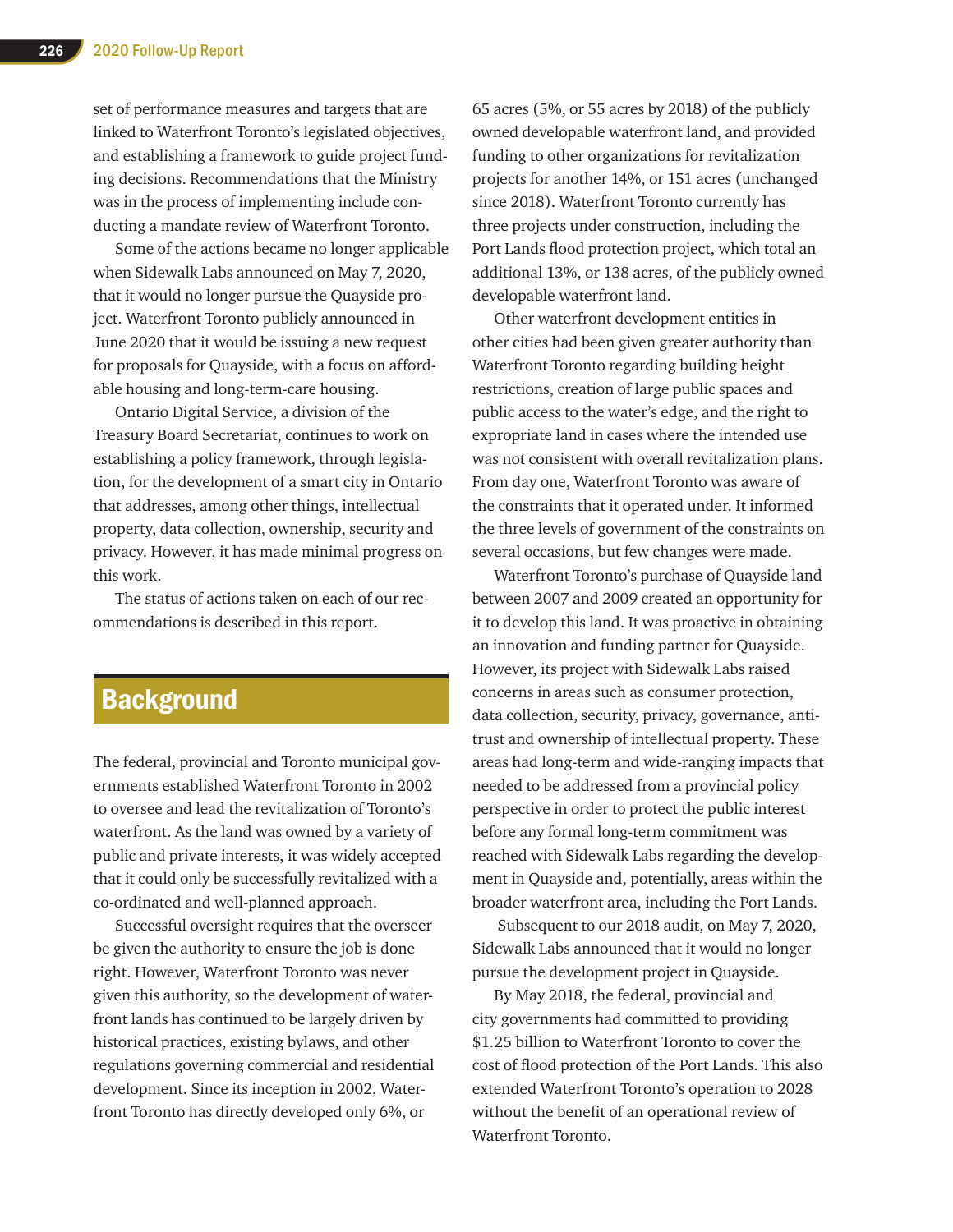Some of our other specific concerns included:

- Waterfront Toronto was given ownership and control of just 1% of the land it was tasked to revitalize, and therefore the visions of other owners controlled the decisions over waterfront development. Waterfront Toronto also did not pursue more large-scale planning of the entire waterfront development.
- Waterfront Toronto's development mandate overlapped with other entities, which could cause development delays and duplication of effort.
- Governments provided funding on a projectby-project basis through complex funding agreements, as opposed to basing funding on the broader revitalization mandate and expected long-term deliverables and results. The governments also redirected \$700 million (approximately 47%) of their original \$1.5 billion in funding commitments to other agencies for other projects.
- Waterfront Toronto had not met its mandate of making development in the waterfront area financially self-sustaining.
- Waterfront revitalization project costs exceeded initial estimates. Monitoring projects against budgets was difficult due to poor documentation. Waterfront Toronto also provided poor oversight of those projects where it transferred funds to other organizations to conduct the development work.
- The upfront provision for consulting, operating and other costs and contingencies for the Port Lands Flood Protection project was significant (at \$453 million) and amounted to 37% of the projected total.

We made six recommendations to Waterfront Toronto and four recommendations to the Ministry of Infrastructure, consisting of 36 action items, to address our audit findings.

We received commitment from Waterfront Toronto and the Ministry of Infrastructure that they would take action to address our recommendations.

# Status of Actions Taken on Recommendations

We conducted assurance work between April 2020 and July 2020. We obtained written representation from Waterfront Toronto and the Ministry of Infrastructure that effective October 2 2020, they had provided us with a complete update of the status of the recommendations we made in the original audit two years ago.

## Waterfront Toronto Had Limited Authority to Lead Revitalization

#### Recommendation 1

*To have Waterfront Toronto's mandate reflect the public and governments' vision for a revitalized waterfront, and so that it does not overlap with other entities' mandates in the future, we recommend the Ministry of Infrastructure, in consultation with partner governments:*

- *conduct a review of Waterfront Toronto's mandate, focusing on defining clearly the role and authority necessary for it to play in revitalizing the waterfront for the remainder of its legislated term;*
- *clarify the roles and responsibilities of existing organizations such as CreateTO and the Ministry of Tourism, Culture and Sport, which may have overlapping mandates or interest in the revitalization of Toronto's waterfront.*  Status: In the process of being implemented by February 2021.

#### **Details**

Our 2018 audit found that Waterfront Toronto's development mandate overlapped with the mandates of other entities, which could cause development delays and duplication of effort. These other entities were the former Toronto Economic Development Corporation (TEDCO), which is now included in CreateTO; Infrastructure Ontario; the Ministry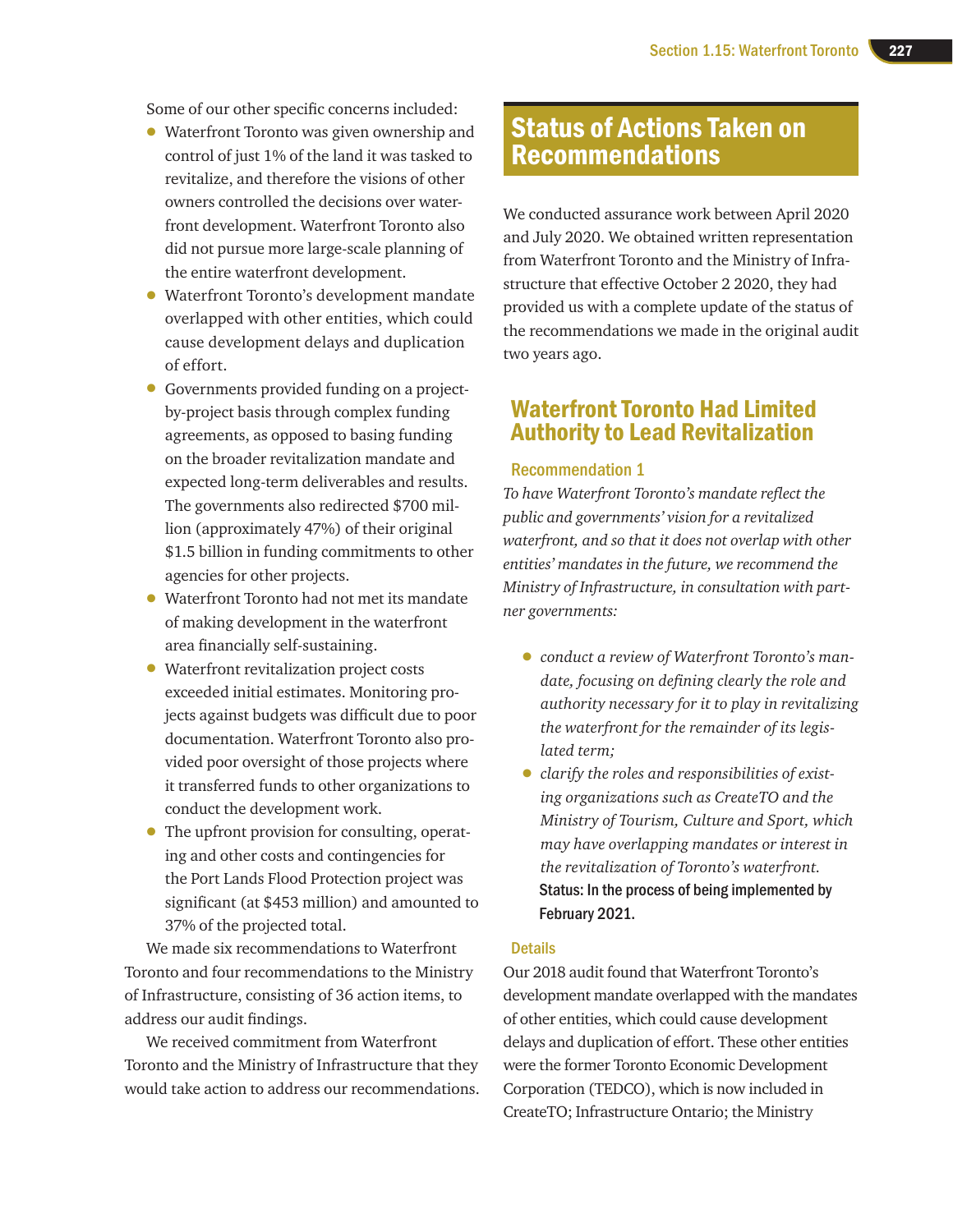of Tourism, Culture and Sport; and Ontario Place Corporation. When Waterfront Toronto was created, the roles and mandates of these entities were not reevaluated or revised, which resulted in overlapping jurisdictions and mandates.

At the time of our follow-up, the three levels of government had begun a strategic review of Waterfront Toronto's mandate, current and future initiatives, governance framework, and financial outlook. The review will also address the overlap between Waterfront Toronto's development mandate and that of other entities. The strategic review is to be completed by the end of February 2021.

## Actual Project Spending Exceeded Estimated Project Costs

#### Recommendation 2

*To deliver future projects, such as the flood protection of the Port Lands, on time, on budget and in accordance with the planned scope, we recommend that Waterfront Toronto:*

- *consistently develop detailed project plans and cost estimates based on engineering and technical studies;*
- *set budget and completion timelines for each component of the Port Lands flood protection project and other projects using the information and estimates it gathers through the engineering and technical studies;*

#### Status: Fully implemented.

#### **Details**

In our 2018 audit, we found that Waterfront Toronto did not have a consistent approach in determining estimated project costs. It relied on a mixture of high-level planning estimates, funding agreements, and spending approvals by its Board as its source of initial project cost estimates.

At the time of this follow-up, Waterfront Toronto had begun the delivery of two new projects—York Street Park and the Port Lands flood protection project. Waterfront Toronto developed project plans and cost estimates based on engineering and technical studies for these two projects. For the York Street Park project, an architectural firm had completed design plans and cost estimates, and these were included in its signed delivery agreement with the City of Toronto. The estimated date of substantial completion for this project is July 2022.

The Port Lands flood protection project had signed project charters for all of its 23 sub-components, and Waterfront Toronto had completed design plans to establish baseline budgets and scheduled timelines for each sub-component. The design plans were based on engineering and technical studies done by an international architectural firm.

• *ensure all levels of government have signed off on project spending needs before commencement of a project.* Status: Fully implemented.

#### **Details**

In our 2018 audit, we noted that Waterfront Toronto had spent a total of \$49 million on cancelled projects. For example, it spent \$28 million on planning the district heating plants for the East Bayfront and West Don Lands neighbourhoods. Waterfront Toronto's Board had to cancel the project when the province would no longer fund the construction.

In our follow-up, we found that Waterfront Toronto had implemented a new enterprise resource planning (ERP) system in December 2019, which has system controls to ensure that a signed funding agreement is in place before a project is begun. Costs cannot be charged to a project until the project agreement has been signed, and costs cannot be charged beyond the committed funding amount.

Senior representatives from the three levels of government sit on the Intergovernmental Steering Committee, which provides governance and oversight to Waterfront Toronto and meets quarterly (or more often if required). The committee has received the design estimates for the Port Lands flood protection project. Only the City is involved in York Street Park project, and it has signed off on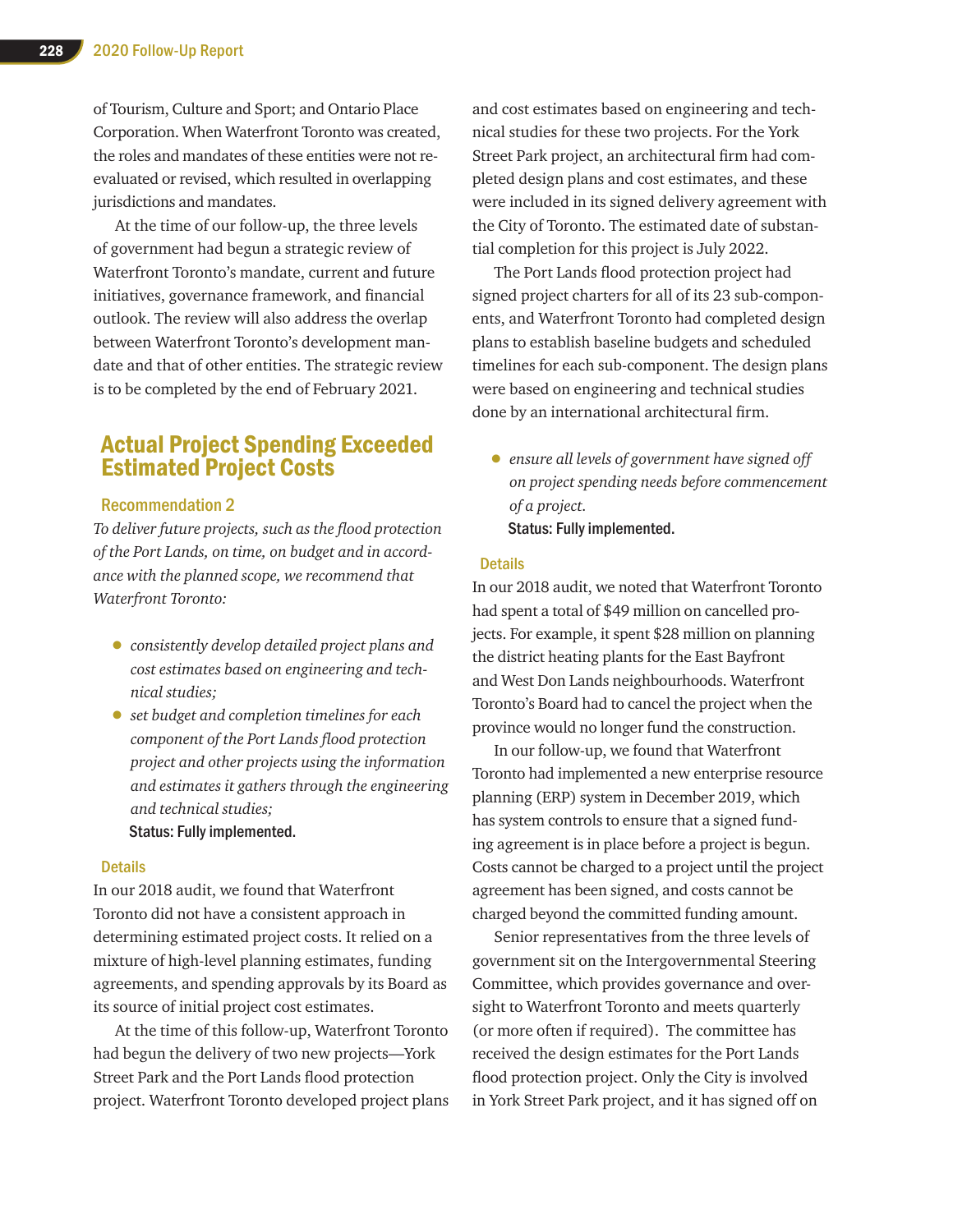the project scope and budget through the signed delivery agreement.

#### Recommendation 3

*To have the required systems and procedures in place to effectively manage the Port Lands flood protection project and other projects, we recommend that Waterfront Toronto:*

- *complete the implementation of a project management information system to track project progress against budgets and timelines;*
- *actively monitor change orders, investigate instances where cost trends suggest budgets may be exceeded and take corrective actions when necessary, such as modifying the scope of a project or simplifying its delivery to ensure project costs are within budget;*
- *provide regular updates to senior management on project status with explanations for significant variations between budget and actual cost;*
- *provide Board members with regular project progress updates, including comparisons to budgets and timelines, to enable them to exercise oversight;*
- *provide the three levels of government with regular project progress updates, including actualexpense-to-budget information and timelines, to enable them to exercise their oversight;* Status: Fully implemented.

#### **Details**

In our 2018 audit, we reviewed all projects over \$10 million that Waterfront Toronto directly managed and found that five of the 13 projects reviewed cost 22% (\$43 million) more than the estimated project cost. We noted that a number of change orders added during construction contributed to additional project costs and work.

As mentioned above, Waterfront Toronto implemented a new enterprise resource planning (ERP) system in December 2019 to track project budgets against project commitments and invoiced costs for each individual project component. This tracking,

combined with monthly data on progress toward project completion, is used to produce monthly and quarterly project reports and dashboards for project managers to enable them to better manage their budgets. The dashboards are provided to the Board of Waterfront Toronto and also shared with all levels of government through the Intergovernmental Steering Committee at its quarterly meetings.

In collaboration with the Tri-government Working Group (Working Group), a sub-committee of the Intergovernmental Steering Committee, Waterfront Toronto developed a Government Progress Report for the Port Lands flood protection that includes actual-expense-to-budget information. The report is sent to the Working Group on a quarterly basis to support funding requests, in accordance with the Contribution Agreement for the Port Lands Flood Protection project. Government Members of the Port Lands Flood Protection Executive Steering Committee and Infrastructure Canada Oversight Committee are represented in the Working Group and on the Intergovernmental Steering Committee:

- **The Executive Steering Committee**—composed of representatives from the three levels of government. The committee provides project oversight and co-ordination and meets on a monthly basis.
- **Infrastructure Canada Oversight Committee**—led by the federal government, but representatives from the provincial and city governments are welcome to attend. This committee ensures that projects are implemented in accordance with their contribution agreement, which contains details such as project scope, timelines, deliverables and reporting requirements. This committee meets at least quarterly.
- *develop and implement guidelines for the review of construction invoices, including appropriate and timely site visits;* Status: Fully implemented.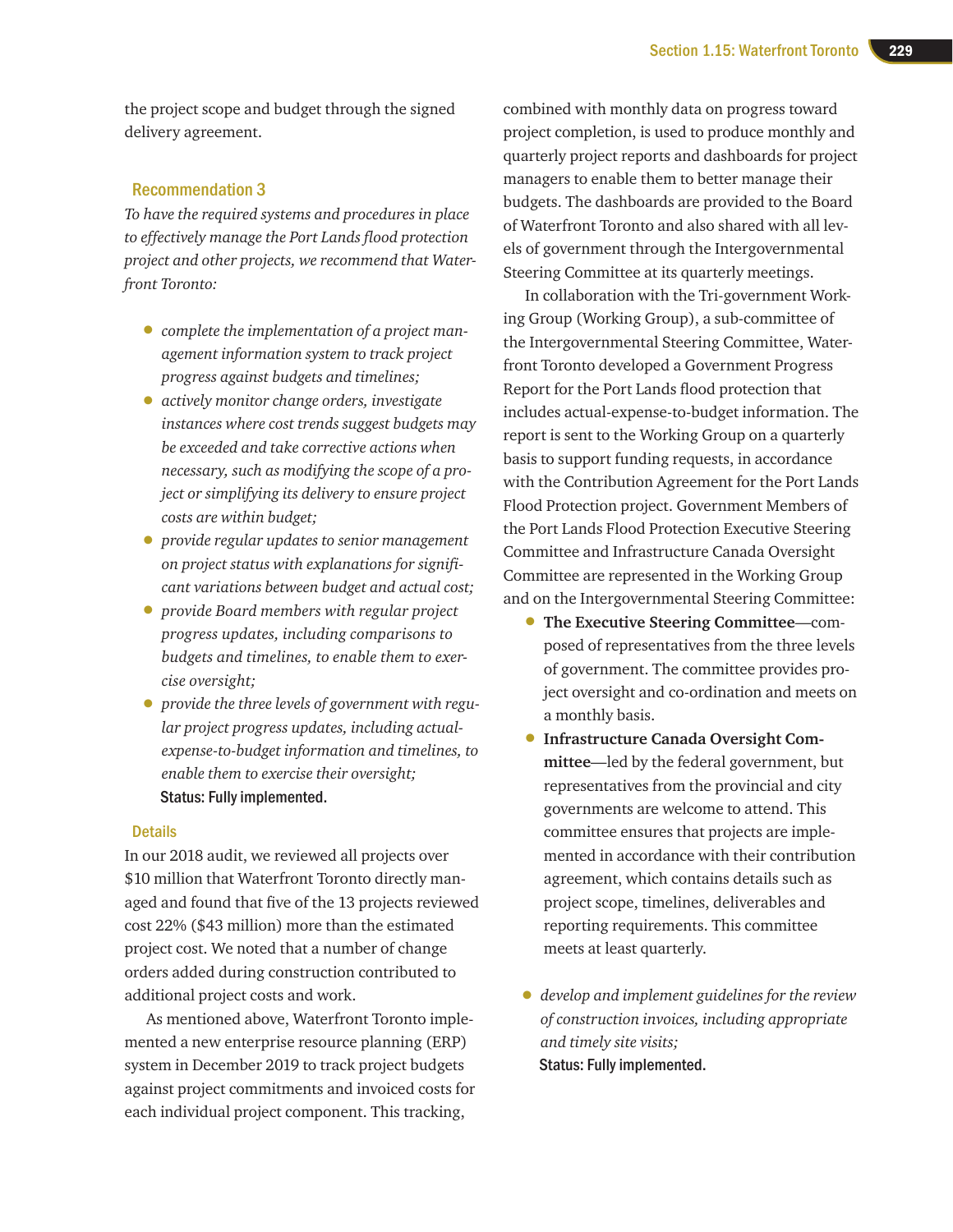#### **Details**

In our 2018 audit, we found that before approving payment of construction invoices, Waterfront Toronto engaged external consultants to review invoices against the contract and check for the legitimacy of expenses billed. However, we found that invoice reviews were not documented, and there was no process to guide the review of invoices, such as what type of information or supporting documents reviewers should look for.

During our follow-up, we noted that Waterfront Toronto had updated its invoice-processing guideline in January 2019 to provide guidance with respect to appropriate and timely site visits in order to verify work done before paying an invoice as well as documenting the results of site visits. For instance, after an invoice is submitted by the construction manager, the contract administrator is to review the quality of work performed and prepare the final progress draw payment certification. Prior to payment, the invoice is to be reviewed and signed off by the project manager.

• *establish a file management, document and archival policy.* Status: Fully implemented.

#### **Details**

In our 2018 audit, we noted that prior to 2012, project documents and files were stored only on local hard drives of staff computers. In 2012, Waterfront Toronto introduced a new corporate data server to centralize the storage of project documents to help staff collaborate on projects. However, some project documents and files continued to remain on individual staff computer hard drives and were not transferred to the corporate data server. Over time, these project files and documents could not be located due to staff turnover, and there were no backups for these files. During our audit, we noted that six of 11 project managers had left the organization since 2014.

During our follow-up, we found that Waterfront Toronto had undertaken various actions to develop a file management, documentation and archiving policy. For example, Waterfront Toronto has developed a policy on privacy of personal information and on file structure and management. Waterfront Toronto also developed and approved a formal Records Retention policy in September 2020.

## Waterfront Toronto Had Weak Oversight over Projects It Funded Other Organizations to Deliver

#### Recommendation 4

*To improve oversight of organizations receiving funding from Waterfront Toronto so that projects are delivered on time, on budget and in accordance with the planned scope, we recommend that Waterfront Toronto:*

- *include project budgets and timelines for completion in formal agreements with recipient organizations;*
- *approve projects and associated funding only after satisfying itself that the funds requested by recipient organizations are based on detailed and reliable budget estimates;*
- *require and review quarterly project updates and reports from recipient organizations and follow up with the recipient organization in cases where there are risks of cost overruns;*
- *provide Board members with regular project progress updates, including comparisons to budgets and timelines, to enable them to exercise oversight;*
- *provide the three levels of government with regular project progress updates, including actualexpense-to-budget information and timelines, to enable them to exercise their oversight;* Status: Fully implemented.

#### **Details**

In our 2018 audit, we found that Waterfront Toronto provided poor oversight of those projects where it transferred funds to other organizations to conduct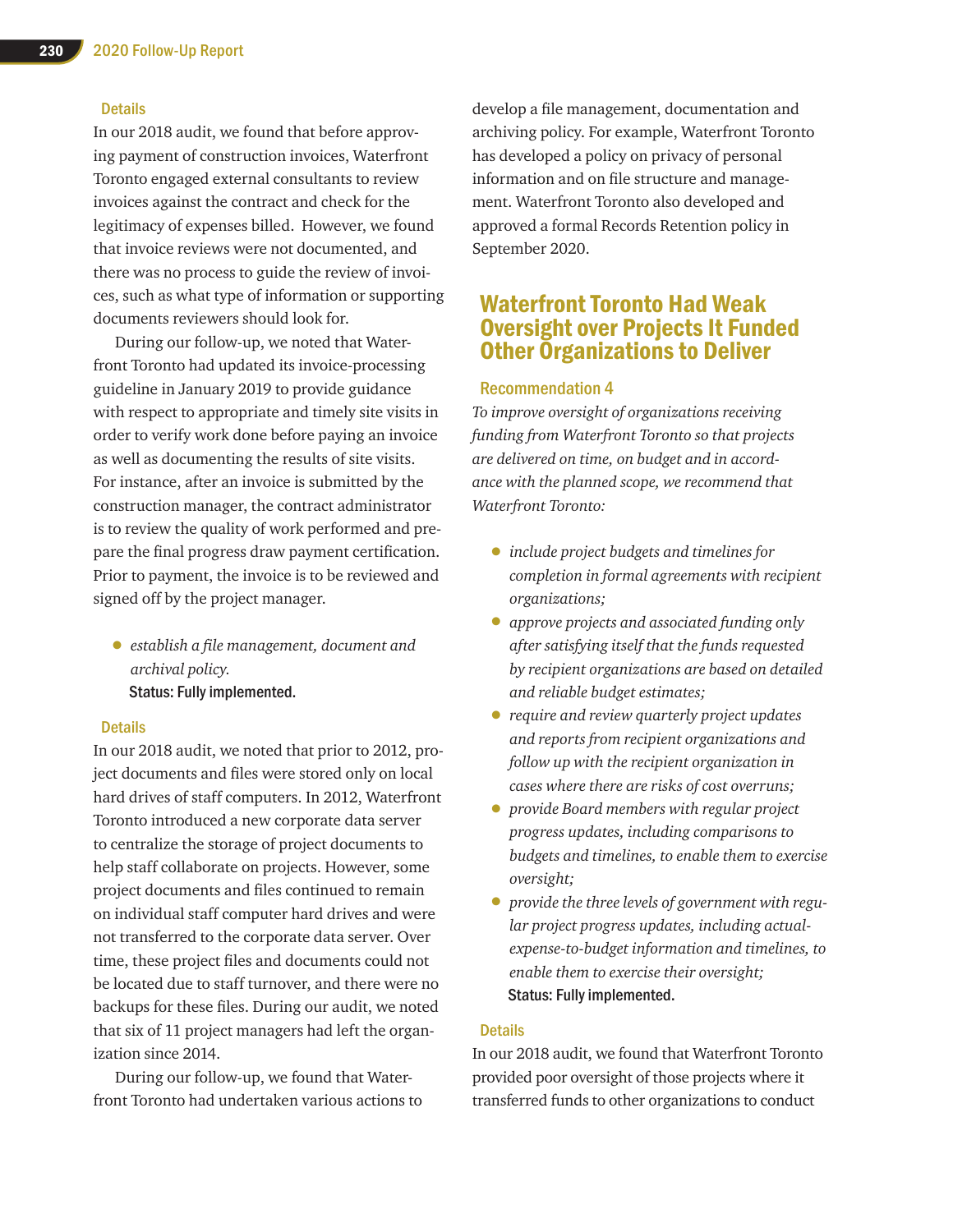the development work. We reviewed all projects over \$10 million and found that five of the eight projects did not include any cost estimates in the agreements between Waterfront Toronto and the recipient organizations. One of the projects cost 55% (\$49 million) more than its initial estimated cost.

During our follow-up, we found that Waterfront Toronto created a new policy and procedure in September 2020 to enhance the oversight of future projects for which it transferred funds to other organizations to conduct the development work. At the time of our follow-up, Waterfront Toronto did not have any project funding agreements with other organizations and informed us that it did not anticipate transferring any major project funding to recipient organizations over the next five years.

• *develop and implement processes for the review of contractor invoices provided by recipient organizations, including appropriate and timely site visits;*

Status: Fully implemented.

#### **Details**

In our 2018 audit, we found that before Waterfront Toronto reimbursed recipient organizations for expenses they incurred in delivering projects, Waterfront Toronto's internal policy required it to engage external consultants to review invoices against the contract and check that expenses billed were legitimate. However, we found that rather than engaging external consultants to review invoices, Waterfront Toronto relied only on the recipient organization itself to confirm that all charges were for legitimate project costs.

In our follow-up, as noted in **Recommendation 3**, we found that Waterfront Toronto had updated its invoice-processing guideline in January 2019 to provide guidance with respect to the requirement for external consultants to make appropriate and timely site visits in order to verify work done before paying an invoice, as well as to document results of the site visits.

• *establish a file management, documentation and archiving policy.* Status: Fully implemented.

#### **Details**

In our 2018 audit, we noted that agreements between Waterfront Toronto and organizations that it paid to deliver projects, such as the shoreline restoration in Port Union delivered by the Toronto and Region Conservation Authority, broadly outlined the responsibilities of each party. Recipient organizations were required to maintain a master project schedule plan and submit monthly and quarterly progress reports and a final report, at completion of project, to Waterfront Toronto and to each level of government. However, Waterfront Toronto did not have a project management information system to track and store these reports. As a result, it was unable to find all such documents it may have received, to provide them to us.

At the time of our follow-up, as noted in **Recommendation 3**, Waterfront Toronto had developed a policy on privacy of personal information and on file structure and management. Waterfront Toronto also developed and approved a formal Records Retention policy in September 2020.

## Waterfront Toronto Not Financially Self-Sustaining as Mandate Anticipated

#### Recommendation 5

*To further develop the waterfront area in a financially self-sustaining manner, we recommend that Waterfront Toronto create and implement a plan for making revitalization self-sufficient, which could include leveraging private-sector funding and revenuegenerating sources such as corporate partnerships and philanthropy.*

#### Status: In the process of being implemented by March 2021.

#### **Details**

In our 2018 audit, we found that Waterfront Toronto had not met its mandate of making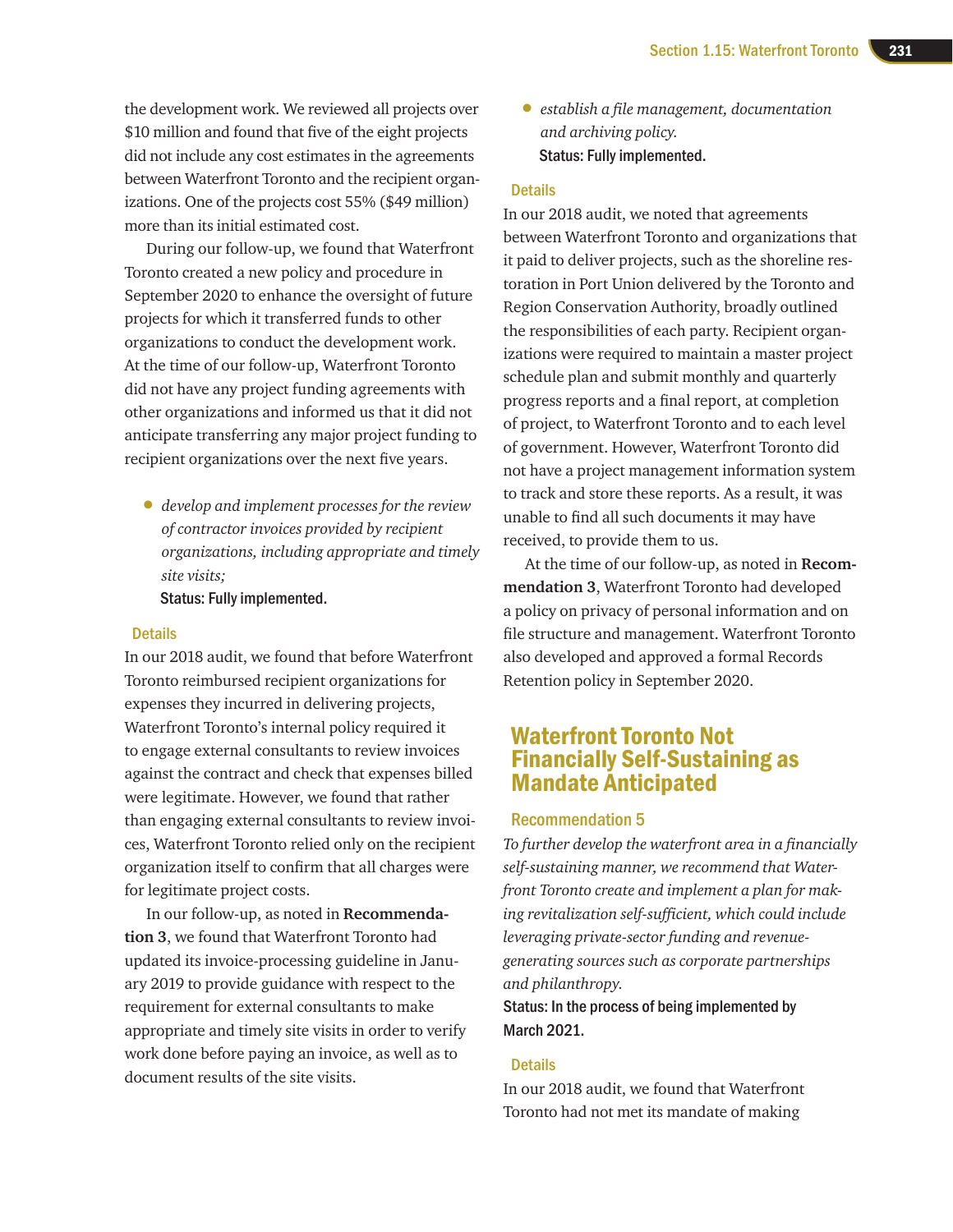development financially self-sustaining. Waterfront Toronto has a mandate to ensure that ongoing development in the waterfront area can continue in a financially self-sustaining manner, but it had been dependent on government funding and was unable to sustain ongoing development without it.

In our follow-up, we found that Waterfront Toronto had established a Fundraising Steering Committee in May 2019 to develop a fundraising action plan. The plan was reviewed and approved by the Board in December 2019 as part of the rolling five-year strategic plan. Waterfront Toronto began to put the fundraising action plan into effect as of January 1, 2020, by building organizational capacity in fundraising, building a donor pipeline, creating volunteer leadership, and developing a campaign strategy to advance potential new projects. Waterfront Toronto expected to have the plan fully implemented by March 31, 2021.

### Intergovernmental Steering Committee Does Not Have a Project Decision-Making and Dispute Resolution Framework

#### Recommendation 6

*To have effective communication and decisionmaking processes in place to support future vitalization of the waterfront, we recommend that the Ministry of Infrastructure in conjunction with its partner governments:*

- *develop a framework to guide project-funding decisions; and*
- *establish a formal dispute resolution process.* Status: Fully implemented.

#### **Details**

In our 2018 audit, we found that the Intergovernmental Steering Committee did not have a framework or guide to support its decisionmaking process regarding what types of projects to fund to advance the revitalization mandate. Such a framework could be useful in ensuring consistency

given that the membership of the Steering Committee had changed a number of times over the years. In addition, we found that there was no formal dispute-resolution mechanism that the governments could use if they could not come to an agreement on an issue.

During our follow-up, we noted that a Memorandum of Understanding (MOU) among the province of Ontario, government of Canada, City of Toronto and Waterfront Toronto had been signed on July 31, 2020, to clarify the relationship between the three levels of government and Waterfront Toronto and their and roles and responsibilities with respect to projects and initiatives in the Designated Waterfront Area. The MOU establishes principles to guide the Intergovernmental Steering Committee for project funding (for example, by examining if the proposed project has economic, social and cultural value, promotes environmental sustainability, demonstrates fiscal responsibility, or promotes and encourages partnerships). The MOU also outlined the formal dispute resolution process and expected timelines.

## Some Best Practices Not Part of Projects despite Multiple Overseas Trips to Learn about Waterfronts

#### Recommendation 7

*To successfully revitalize the remaining waterfront land, we recommend that Waterfront Toronto work with the three levels of government to consider incorporating in the Port Lands flood protection area and other projects best practices and lessons learned from past Waterfront Toronto revitalization projects, projects in other jurisdictions, and the features commonly associated with successful revitalization that Waterfront Toronto identified between 2003 and 2006 and in May 2018, such as large public spaces, more building height control, public access to the water's edge, festivals and cultural attractions.* Status: Fully implemented.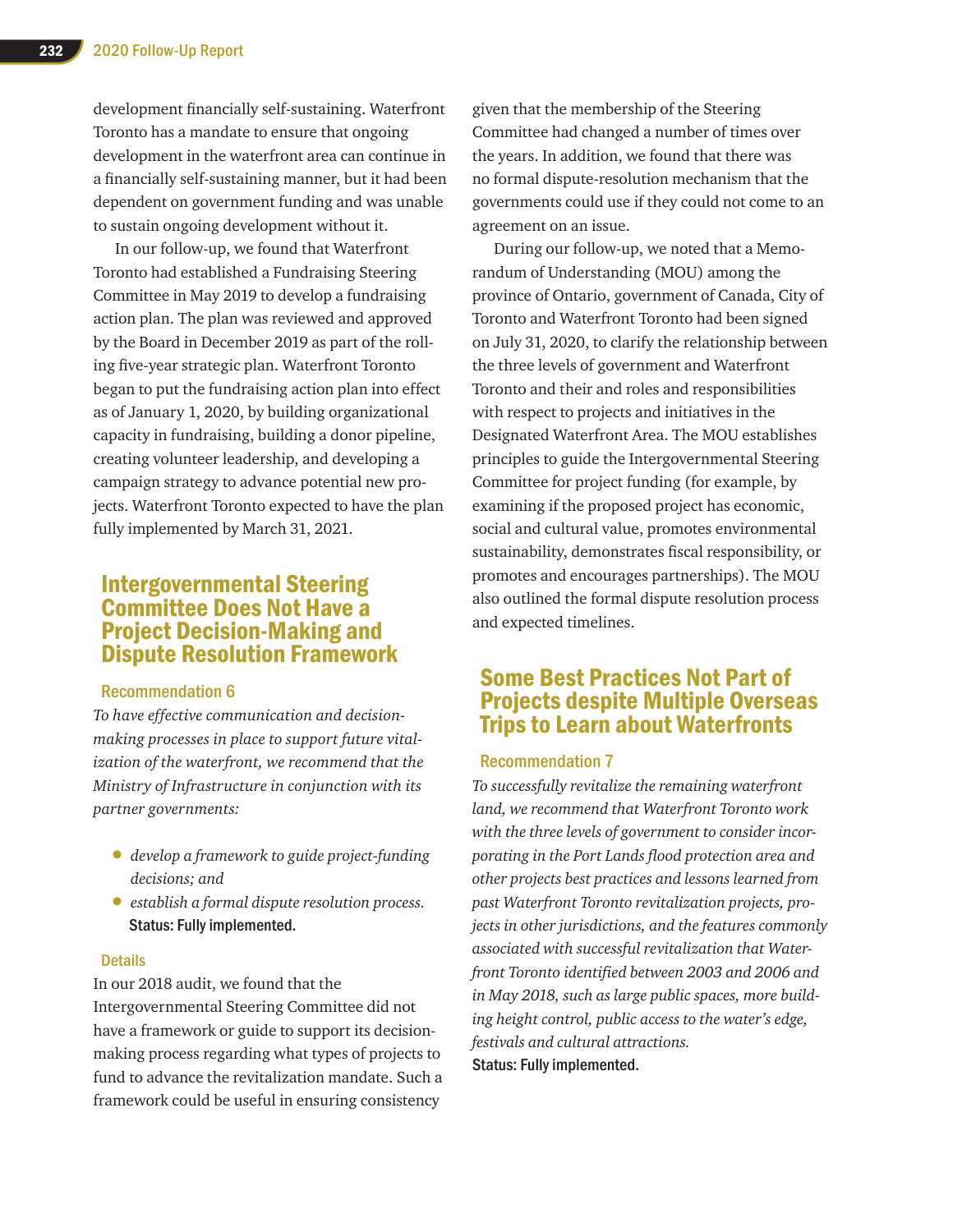#### **Details**

In our 2018 audit, we found that between 2003 and 2006, Waterfront Toronto's leadership team conducted an international review of best practices by travelling to study revitalization in other cities. Waterfront Toronto could not confirm after the international review whether a formal presentation or report of findings was produced for the review of the Board of Directors. We found that it had internally identified general best practices to revitalize waterfront areas, however. These included large public spaces, building height control, public access to the water's edge and recreational use of water.

During our follow-up, we found that Waterfront Toronto had incorporated some of the lessons learned from its initial review of top 10 global waterfront cities and their attributes into its December 2019 rolling five-year strategic plan. In addition, we found that in February 2020, Waterfront Toronto looked at the best practices of leading waterfront cities to compare against Toronto's existing waterfront attributes.

We noted that in its plan for Villiers Island Precinct, which is the first precinct to be developed after the completion of the Port Lands flood protection project, Waterfront Toronto included plans for 34 acres of parks and public spaces with direct access to the water. We also noted that in its May 2020 presentation to the Board of Directors, Waterfront Toronto demonstrated the building height control of its development area in East Bayfront to be much lower than its surrounding development areas.

## Performance Measures and Targets Not Established

#### Recommendation 8

*In order for the three governments to be able to monitor and assess the progress and performance of Waterfront Toronto and its future revitalization projects in the Port Lands and other projects, we recommend that the Ministry of Infrastructure, in* 

*conjunction with its partner governments and the Intergovernmental Steering Committee:*

- *develop a set of performance measures and targets that are linked to Waterfront Toronto's legislated objectives;*
- *require Waterfront Toronto to publicly report on its performance against the targets set in these objectives at least annually;*  Status: Fully implemented.

#### **Details**

In our 2018 audit, we found that neither Waterfront Toronto nor its overseeing governments had developed a set of formal performance measures and targets to assess whether its mandate or policy objective were being achieved. We also found that while Waterfront Toronto periodically published a report that included descriptions of projects and various statistics, the information in these reports was not directly related to Waterfront Toronto's legislated objectives and was insufficient to assess the effectiveness and efficiency of Waterfront Toronto's operations on an annual basis and over time.

At the time of our follow-up, Waterfront Toronto had developed a set of performance measures and targets linked to the organization's mandate. One example is the annual 2019/20 target of creating 2,000 full-time jobs and \$200 million total economic value added to the economy. These performance measures were reviewed by the three levels of government and included in the Memorandum of Understanding noted in **Recommendation 6**. Waterfront Toronto included these measures in its December 2019 five-year strategic plan. The Memorandum of Understanding also requires Waterfront Toronto to report publicly on these performance measures at least annually, which Waterfront Toronto has done in its 2019/20 Annual Report*.*

• *regularly encourage public input from the broader population, not just local waterfront residents, into the development of the waterfront area.*  Status: Fully implemented.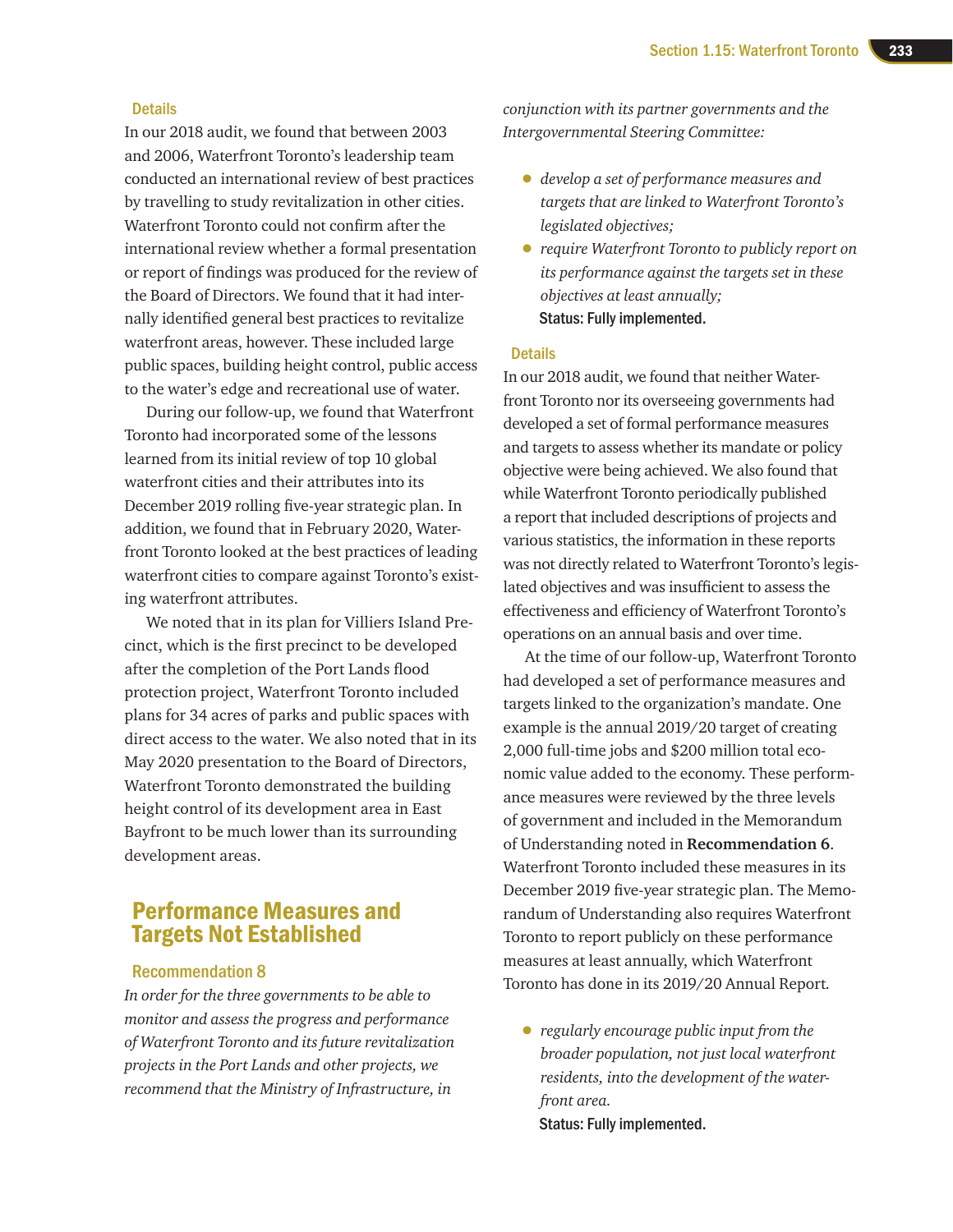#### **Details**

In our 2018 audit, we found that part of Waterfront Toronto's mandate is to encourage public input on the development of the waterfront area. We met with community groups representing residents along the waterfront who expressed positive views of Waterfront Toronto and the extensiveness of its community consultation. However, Waterfront Toronto did not engage in a similar manner with the public beyond the local waterfront residents. Engaging a broader population would have ensured that the interests of all Ontarians were known and incorporated into the design and planning of waterfront revitalization projects.

In our follow-up, we found that Waterfront Toronto had created performance measures and targets for encouraging public input, and that it had publicly reported on them in April 2019. For instance, the 2019/20 fiscal year's target for the number of public meeting attendees self-identifying as residing outside the designated waterfront area was 25%, and Waterfront Toronto exceeded this target by attaining a percentage of 62%.

In July 2019, Waterfront Toronto also consulted with the broader public on the Quayside project by hosting four public town hall meetings across the City of Toronto, an online survey and seven drop-in information sessions held at different branches of the Toronto Public Library. These meetings attracted over 1,000 participants. Additional Quayside public consultations were held and attended by approximately 450–500 participants.

## Planning and Development of the Port Lands

#### Recommendation 9

*To manage the development of the Port Lands with due regard for economy, we recommend that Waterfront Toronto:*

• *produce detailed construction cost estimates for each of the 23 component projects of the flood protection for review by the funding governments;*

• *report quarterly on progress against these budgets;* Status: Fully implemented.

#### **Details**

In our 2018 audit, we noted that in May 2018 the three levels of government had signed joint agreements to fund a total of \$1.25 billion toward flood protection of the Port Lands. The funding was determined based on a 2016 due diligence report prepared by Waterfront Toronto, which divided the project into 23 sub-components and included preliminary cost projections.

In our follow-up, we found that Waterfront Toronto had executed detailed project charters in April 2019 for all 23 sub-components, with budgets based on design plans. The Intergovernmental Steering Committee reviewed these cost estimates in March 2019. In November 2019, Waterfront Toronto updated the design plans and reported these updates to the Intergovernmental Steering Committee. The committee meets quarterly and includes the Port Lands flood protection project updates on its meeting agenda. In addition, Waterfront Toronto provides quarterly updates to its finance, audit and risk management committee, its Board of Directors, and the Infrastructure Canada Oversight Committee. Waterfront Toronto also provides monthly budget progress updates to the Port Lands Executive Steering Committee, which includes representation from all three levels of government.

• *assess the effectiveness of its work on reducing the impact of construction risks, which could otherwise increase the final cost of flood protection.* Status: In the process of being implemented by March 2024.

#### **Details**

In our 2018 audit, we found that the risk contingency in the cost projections for the Port Lands flood protection project was calculated by a consultant using a computer simulation incorporating 62 risks, such as potential construction or other project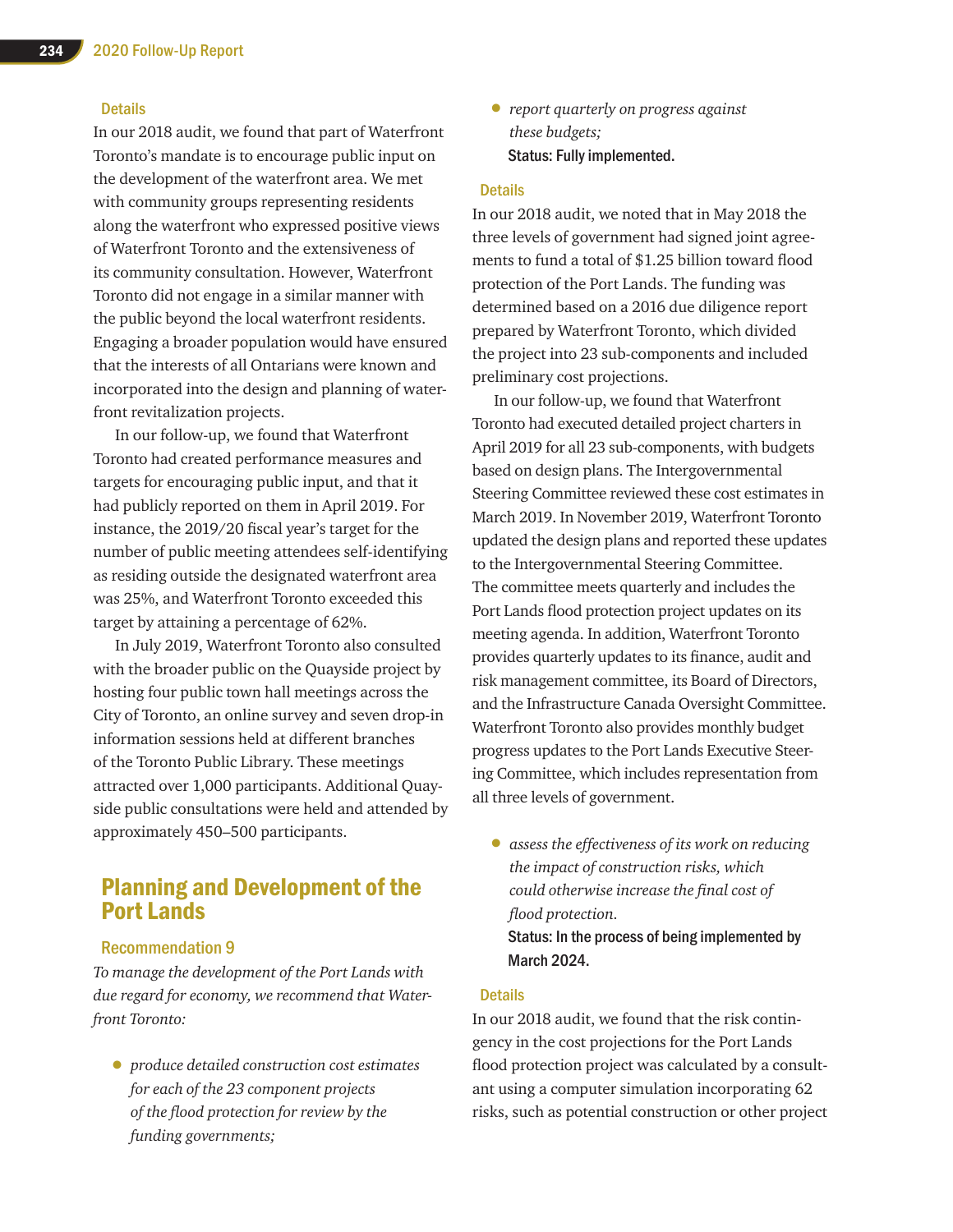problems, and the cost overrun associated with each. While Waterfront Toronto informed us that it believed the large risk contingency amount was necessary due to the high-risk nature of this project, we noted that some risks identified included risks that could be mitigated by the extensive studies already conducted, or associated with decisions outside of its control whose cost would likely be borne by others.

Since our 2018 audit, Waterfront Toronto has been engaging a third-party expert risk consultant to identify and quantify project risks on a continuing basis. It also submits quarterly reports to its capital peer review panel, which is an independent group of experts that assesses project risk and provides advice to management. Waterfront Toronto's Board of Directors has also been engaging an independent capital project firm that reports directly to its finance, audit and risk management committee on project risk.

Waterfront Toronto has also been working to reduce the impact of construction risks over which it has control through efforts such as the following:

- As part of the Port Lands flood protection project, field liaison representatives of the Mississauga of the Credit First Nation must monitor the excavation in the Don River valley to ensure Indigenous artifacts are identified and retained. However, due to COVID-19, the field liaison representatives were not available to conduct monitoring for the river valley excavation and fisheries, a situation that would ordinarily require work to cease. To mitigate the risk of project delays, Waterfront Toronto engaged Toronto Regional Conservation Authority's archaeologists and fisheries monitoring staff to monitor the work and upload videos to a shared website for the field liaison representatives to observe from home.
- Waterfront Toronto recognized that there was a risk in installing the new sanitary, stormwater and water services, since this infrastructure needs to be 15 metres deep and requires extensive excavation work.

Waterfront Toronto mitigated the risk by selecting a method of construction that limits disturbance of existing ground conditions at this depth.

## Smart City Project with Sidewalk Labs

#### Recommendation 10

*It is important to protect the public interest and ensure responsible and transparent integration of new digital technology within urban design when creating a mixed-used smart city. Due to the nature, complexity and potential long-term impacts from the initial establishment of digital data infrastructure planned for Toronto's waterfront in the form of a smart city (the first of its kind in Canada), we recommend that the provincial government, in consultation with partner governments:*

- *conduct further study on the activities of Waterfront Toronto and Sidewalk Labs in the planning and development of the smart city in Quayside and the broader waterfront area;*
- *reassess whether it is appropriate for Waterfront Toronto to act on its own initiative in making commitments and finalizing a longterm partnership arrangement with Sidewalk Labs or whether a separate governance structure is needed that allows for more direct provincial oversight;* Status: No longer applicable.

#### **Details**

On May 7, 2020, Sidewalk Labs announced that it would no longer pursue the Quayside project. Waterfront Toronto publicly announced in June 2020 that it would be issuing a new request for proposals for Quayside, with a focus on affordable housing and long-term-care housing.

As a result, the action items relating specially to Sidewalk Labs in the original report are no longer applicable.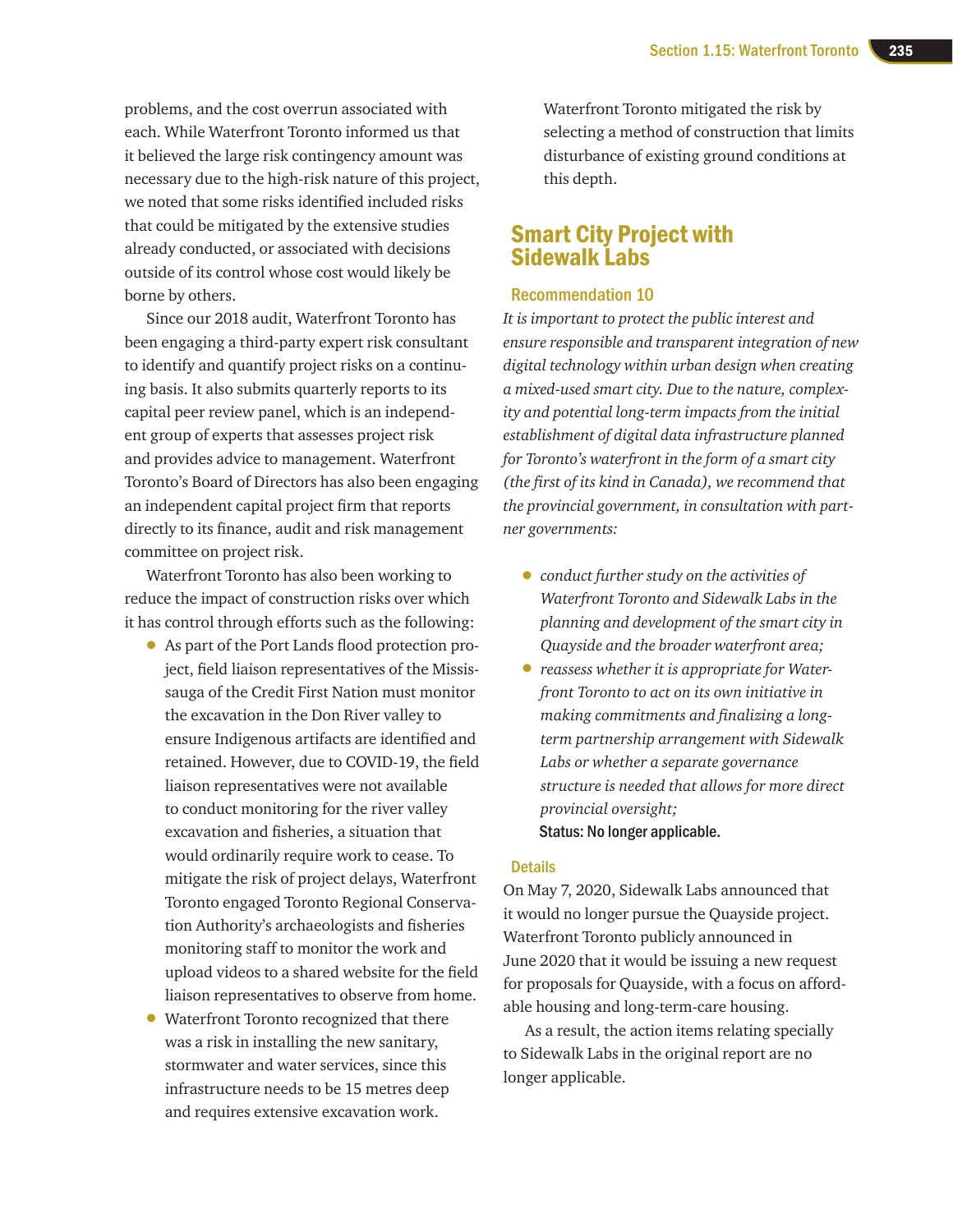• *establish an advisory council comprised of smart city/digital data infrastructure experts (e.g., information technology, privacy, legal, consumer protection, infrastructure development, intellectual property and economic development) to provide proactive advice on the development of a policy framework to guide the establishment of a smart city in Ontario;* Status: Fully implemented.

#### **Details**

In June 2019 the province established the Minister's Digital and Data Task Force, comprising eight individuals with backgrounds in information technology, privacy, law, consumer protection, infrastructure development, intellectual property and economic development. The task force was set up to make recommendations on digital and data issues, provide advice to the Minister, and review and provide advice on topics that are relevant to the creation of a smart cities policy framework.

- *conduct public consultations to consider in the development of a policy framework for a smart city in Ontario;*
- *consult throughout government on the roles and responsibilities government ministries and agencies could have during the development, implementation and operation of a smart city;*
- *to protect the public's interest, establish the policy framework, through legislation, for the development of a smart city in Ontario that addresses: intellectual property; data collection, ownership, security and privacy; legal; consumer protection issues, infrastructure development and economic development; and*
- *communicate openly and transparently with the public on what to expect from a smart city project.*

Status: In the process of being implemented by December 2021.

#### **Details**

As part of the provincial review of Sidewalk's Master Innovation and Development Plan, the Minister of Infrastructure had engaged ministry partners on relevant topics. However, the Ministry noted that its involvement in the smart city initiative was limited to its oversight of infrastructure development by Waterfront Toronto, and that the action items identified in our recommendation would be addressed by the government's Digital and Data Action Plan, to be carried out by Ontario Digital Service, a division under the Treasury Board Secretariat.

The Ontario Digital and Data Action Plan is expected to focus on several priorities, including the following three:

- promoting public trust and confidence in the data economy by introducing world-leading, best-in-class privacy protections;
- creating economic benefits by ensuring a level playing field while enabling the creation and scaling up of data-driven businesses; and
- enabling better, smarter, efficient government by unlocking the value of government data, building data skills and capacity in the public service, and promoting the use of data-driven technologies.

Ontario Digital Service has consulted with the public on digital and data policy as it developed Ontario's Digital and Data Action Plan. Phase 1 of the public consultations was held between February 5 and March 7, 2019, through online surveys, with 773 responses received. Responses indicated that current data protections should be strengthened; businesses can do a better job explaining to people what they are doing with the data they collect; people want more control over how their data is used; and government and independent organizations could have a role to play in addressing these challenges.

Phase 2 of consultations included regional roundtables in seven locations across Ontario, conducted between July and November 2019. We were informed that the results of the consultations would inform the development of a policy framework, including the development of policies relating to smart cities in Ontario.